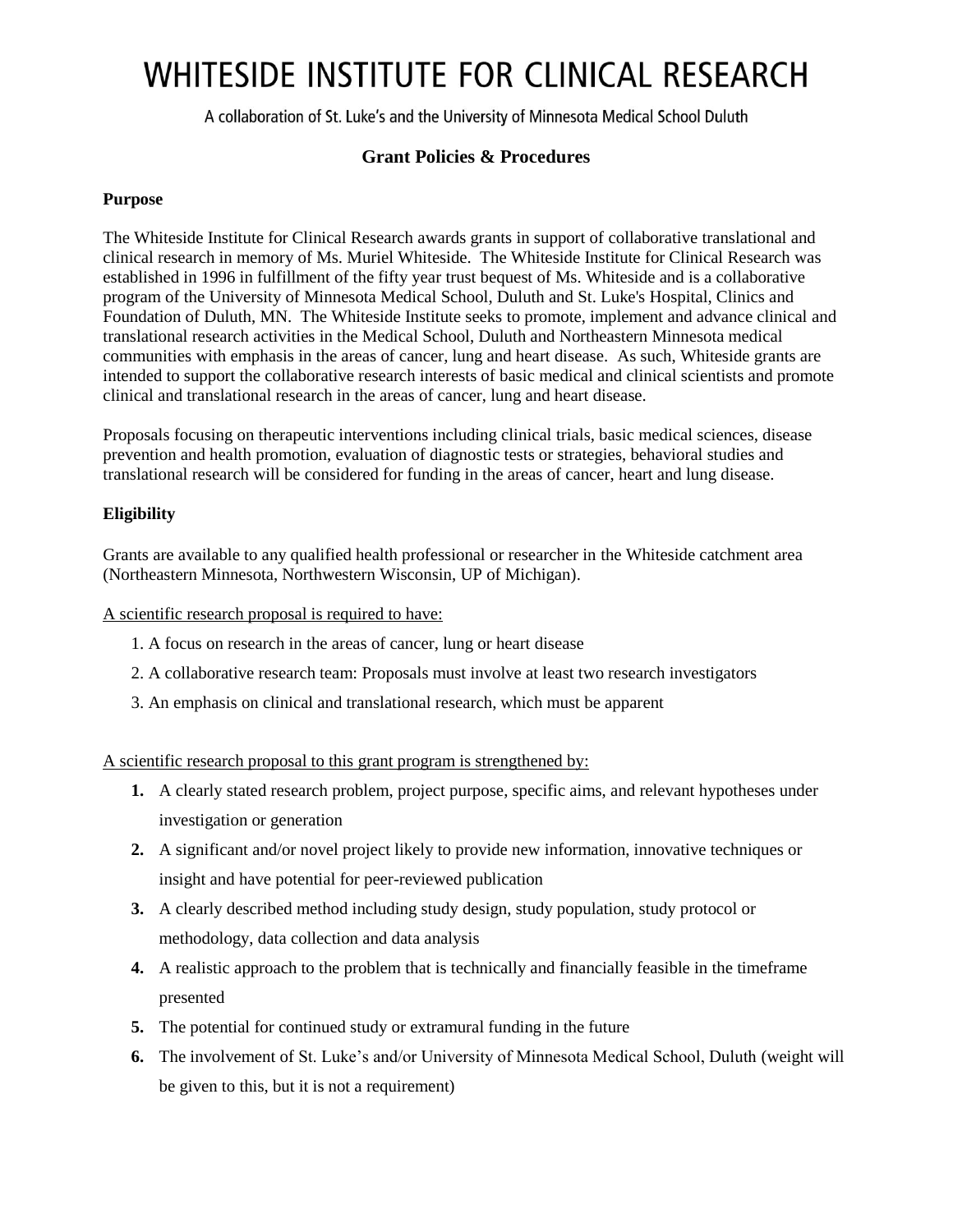### Additional resources available by the Whiteside Institute

The Whiteside Institute promotes and participates in basic science and clinical research utilizing new technologies and treatments in order to learn more about normal and abnormal body function and the cause, progression, prevention and control of human disease; facilitates collaboration of basic and clinical investigators in the region; and assists health care professionals interested in participating in clinical research. The Whiteside Institute for Clinical Research is equipped to perform phase II-IV clinical trials at St. Luke's hospital.

Institute staff recognize many health care professionals have ideas for research projects but have not formally developed these ideas into a grant proposal. Staff of the Institute and members of the Whiteside Scientific Committee are willing to discuss ideas and provide guidance in proposal development, including IRB applications. Feel free to contact Lynsie Radovich, Ph.D. [\(lradovic@d.umn.edu\)](mailto:lradovic@d.umn.edu) for questions or additional information.

Additionally, the Whiteside Institute has a clinical assay unit that functions to assist researchers in analyzing human biospecimens in a fee for service set-up for investigators that do not have the resources to carry out wet lab experiments. The use of this service is not required/preferred to be considered for a Whiteside grant, but is offered as a resource for investigators that may need it. Feel free to contact Cara Hegg, Ph.D. (cshegg@d.umn.edu) for questions or additional information.

#### Application Guidelines and Procedures

Whiteside's Scientific Committee reviews applications for grant support and decides which projects will be funded and at what amount. The Whiteside Institute is committed to the policy that all persons shall have equal access to its programs, facilities, and employment without regard to race, color, creed, religion, national origin, sex, age, marital status, disability, public assistance status, veteran status, or sexual orientation/identification.

All award amounts are contingent on a complete and detailed budget in the grant proposal. The period of a grant award is 12 months. This period MAY be extended upon request and with approval of the Whiteside Scientific Committee.

#### **A complete submission will include the following files in the order shown below to be submitted as a single PDF:**

- (a) Application for Whiteside Institute Research Grant form
- (b) Non-technical project summary, one page maximum
- (c) Project description, two page maximum
- (d) Copy(s) of letter(s) of commitment from each project collaborator
- (e) Copy(s) of supplemental pages (itemized budget, addendum for application questions 13, 14, and 15 as needed)
- (f) A biographical sketch of the investigator(s)

#### **Email the single PDF file to marilyn.odean@slhduluth.com by 4:30pm on Friday, November 5th, 2021**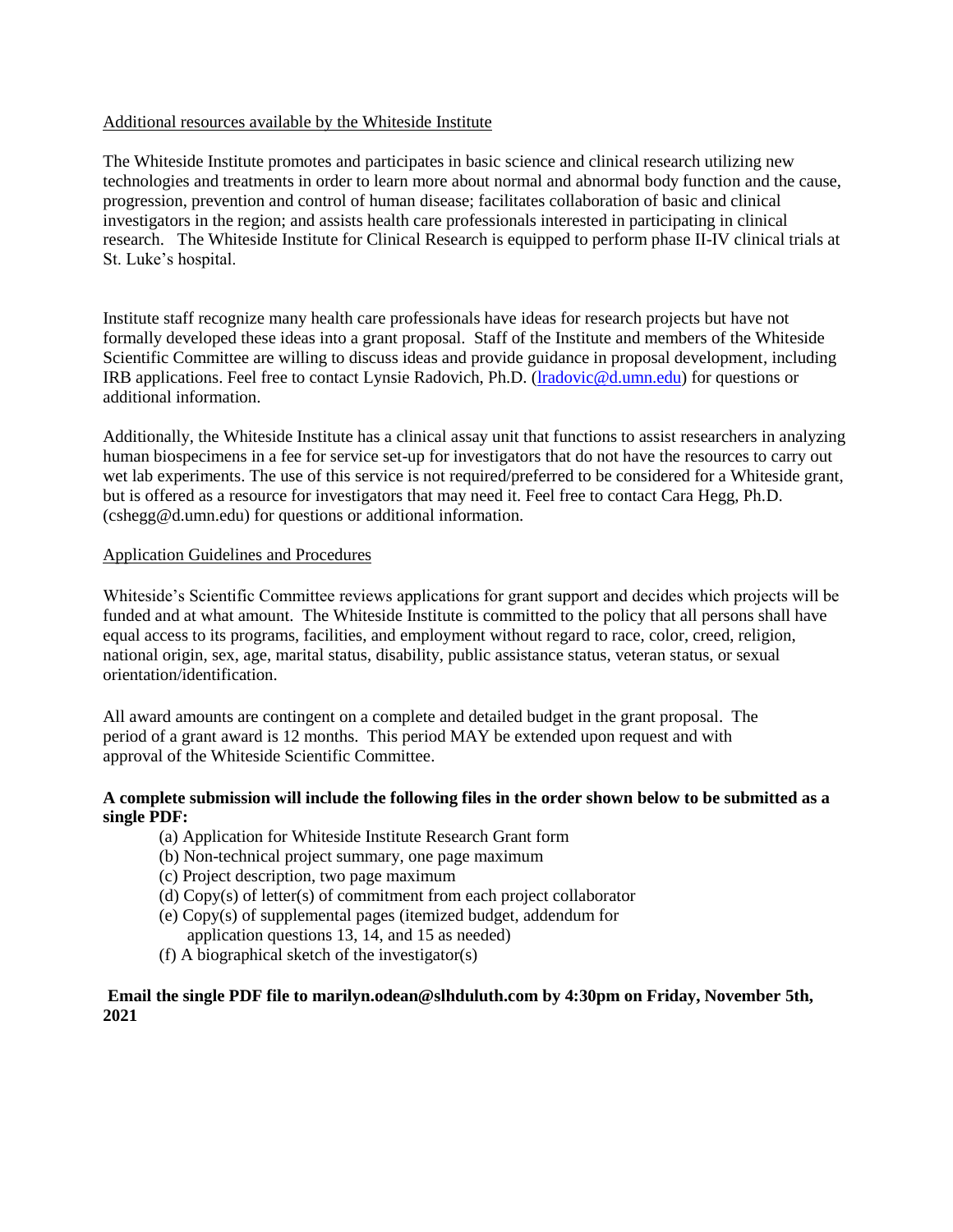If you have questions about the Institute, would like information about patient referral or are interested in applying for a grant please call Marilyn Odean, MS, Program Director at the Whiteside Institute for Clinical Research, 218-249-5334, [whiteside@slhduluth.com.](file:///C:/WINDOWS/Temporary%20Internet%20Files/OLKF245/whiteside@slhduluth.com)

Grant application forms and information about the Whiteside Institute can be found on its website at: <http://www.slhduluth.com/Clinical-Research>

Nils Arvold, MD Matthew Slattery, PhD Marilyn Odean, MS Medical Director Research Director Program Director

## Performance Expectations

Upon completion of the project, the recipient or recipient's institution will submit a brief financial accounting (no receipts necessary) of project disbursements. Recipients will return to the Whiteside Institute any unused balance of the grant.

If the recipient leaves the area or is unable to complete the project for any reason, he or she agrees to return to the Whiteside Institute any unused portion of the grant.

The recipient of a grant will begin the project at the time stated in the application and will continue the research throughout the expected duration of the investigation. If the recipient is unable to begin the work on the project as stated in the application, the Whiteside Institute must be notified in writing. The Scientific Committee will determine whether the recipient will be allowed an extension of time or should return the funds and reapply the following year.

In the spirit of helping support future research, grant recipients agree to give an oral or poster presentation, or a written report (with prior approval of Whiteside Director) on the results of their research as soon as practical after completion of the funded research. Whiteside hosts an annual memorial lecture, typically in the Fall, that may include a poster session to fulfill this requirement.

Publications and reports of research help the Institute attract scientists and financial contributions to provide growth of the Institute's work and funding. Acknowledgement for support of published or presented research should cite the Institute in the following manner: "Whiteside Institute for Clinical Research" or "Whiteside Institute for Clinical Research, a collaboration of St. Luke's Hospital, Clinics and Foundation and the University of Minnesota Medical School, Duluth". A copy of any publication resulting from a partially or fully supported project should be sent to the Whiteside Institute.

Grant recipients are strongly encouraged to publish their findings in appropriate journals and present at regional or national conferences. All publications that are financed in whole or in part from the Whiteside institute shall include a credit line naming the Whiteside Institute for Clinical Research.